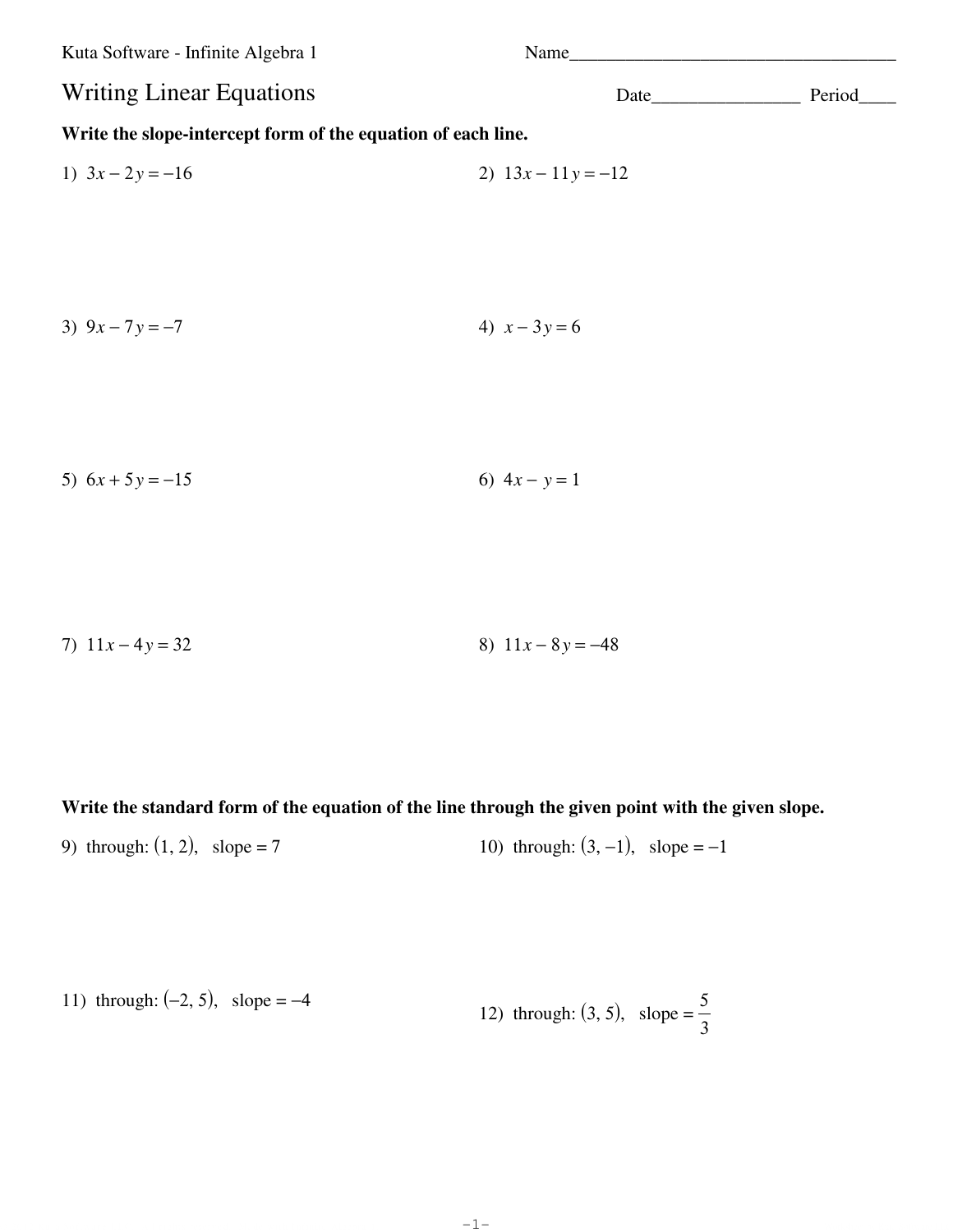15) through: (3, 1), slope = 
$$
\frac{1}{2}
$$
 16) through: (-1, 2), slope = 2

## **Write the point-slope form of the equation of the line described.**

17) through:  $(4, 2)$ , parallel to  $y = -$ 3 4 *x* − 5 18) through:  $(-3, -3)$ , parallel to *y* = 7  $\frac{7}{3}x + 3$ 

19) through: (−4, 0), parallel to *y* = 3  $\frac{3}{4}x-2$ 20) through:  $(-1, 4)$ , parallel to  $y = -5x + 2$ 

21) through:  $(2, 0)$ , parallel to  $y =$ 1  $\frac{1}{3}x + 3$ 22) through:  $(4, -4)$ , parallel to  $y = -x - 4$ 

23) through: (-2, 4), parallel to 
$$
y = -\frac{5}{2}x + 5
$$
 24) through: (-4, -1), parallel to  $y = -\frac{1}{2}x - 1$ 

©H c29011J24 yKXuAtUal dS9oef1t4w5aFrRen gL8LTCP.j <sup>R</sup> FA8lPlM frri0gChUt4st 9rweksOetrLveefdA.U <sup>b</sup> wMpaRdreG VwWiAtyhL dISnxfxidnxiStgef zASlHgIekbVrEan 11B.5 Worksheet by Kuta Software LLC

-2-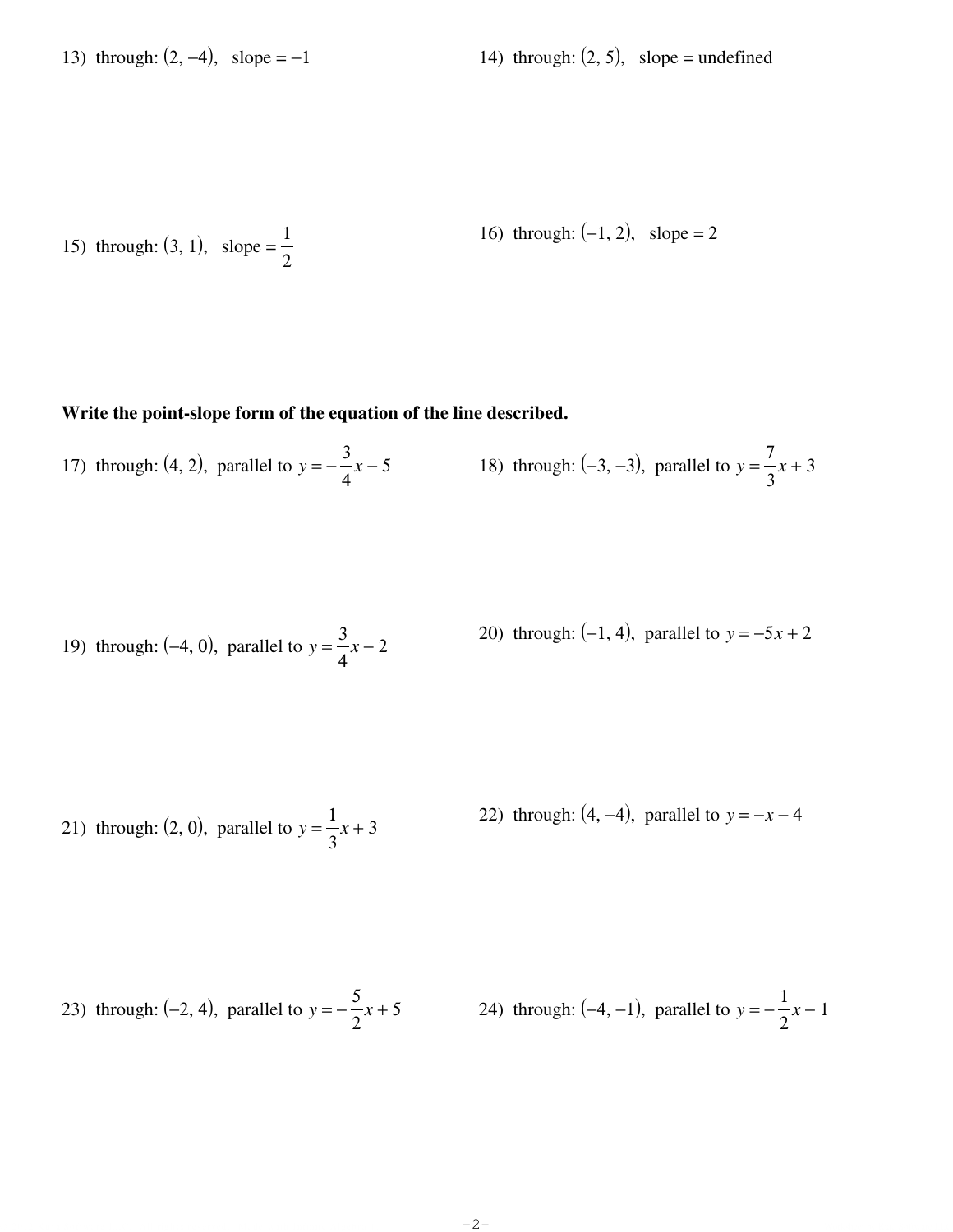Kuta Software - Infinite Algebra 1

## **Writing Linear Equations**

Write the slope-intercept form of the equation of each line.

1) 
$$
3x - 2y = -16
$$
  
\n $y = \frac{3}{2}x + 8$   
\n2)  $13x - 11y = -12$   
\n $y = \frac{13}{11}x + \frac{12}{11}$ 

- 3)  $9x 7y = -7$ 4)  $x - 3y = 6$  $y = \frac{9}{7}x + 1$  $y = \frac{1}{3}x - 2$
- 5)  $6x + 5y = -15$ 6)  $4x - y = 1$  $y = -\frac{6}{5}x - 3$  $y = 4x - 1$
- 7)  $11x 4y = 32$ 8)  $11x - 8y = -48$  $y = \frac{11}{8}x + 6$  $y = \frac{11}{4}x - 8$

Write the standard form of the equation of the line through the given point with the given slope.

 $-1-$ 

9) through:  $(1, 2)$ , slope = 7 10) through:  $(3, -1)$ , slope = -1  $7x - y = 5$  $x + y = 2$ 

11) through: (-2, 5), slope = -4  
\n
$$
4x + y = -3
$$
\n12) through: (3, 5), slope =  $\frac{5}{3}$   
\n
$$
5x - 3y = 0
$$

Date Period

Name Name